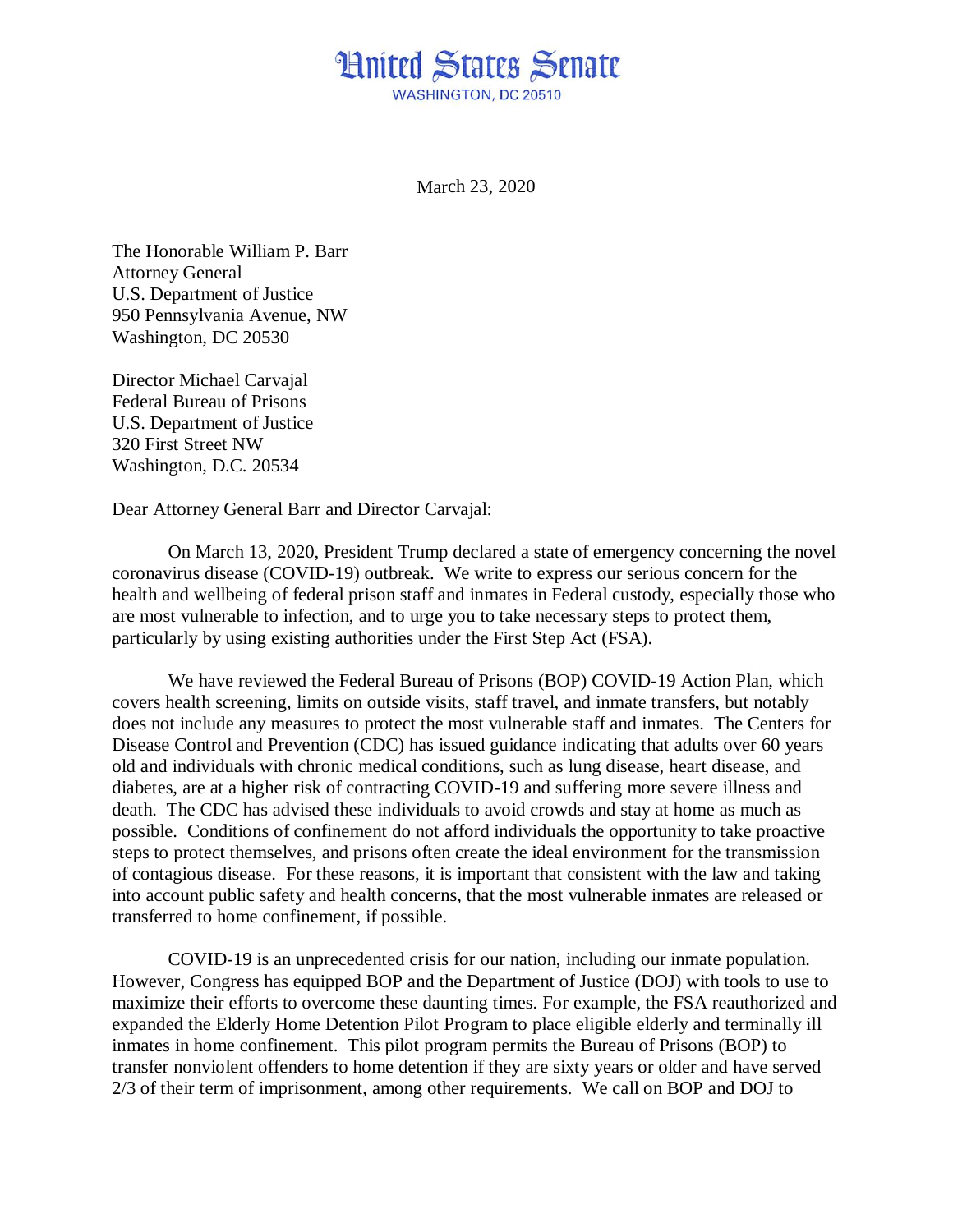review and expedite the current cases where the Elderly Home Detention Pilot Program would allow for an early transfer – where appropriate – of terminally ill and eligible elderly inmates to home confinement. Since elderly offenders are the most vulnerable to infection and the least likely to reoffend, we urge BOP's speedy review and processing of these cases for early release.

In addition, the FSA reformed the compassionate release program for people facing "extraordinary and compelling" circumstances. However, since enactment, BOP has opposed the vast majority of petitions. According to a report recently filed by BOP, in 2019, 1,735 requests for release were initiated by or on behalf of inmates, of which 1,501 were denied by wardens and 226 were forwarded to the BOP Director. Of these 226, BOP approved only 55 requests and denied 171 requests. We urge you to immediately issue guidance requiring that "extraordinary and compelling" circumstances be interpreted more broadly and clarify that such circumstances include vulnerability to COVID-19.

Finally, Section 602 of the FSA directed BOP, to the extent practicable, to transfer lowerrisk inmates to home confinement for the maximum amount of time permitted under the law, which is the shorter of 10 percent of the term of imprisonment or six months. Given the current state of emergency, we urge you to consider the use of this authority to quickly transfer nonviolent offenders who are at high risk for suffering complications from COVID-19 to home confinement.

Thank you for your time and consideration. We look forward to your prompt response.

Sincerely,

 $O$  ,  $Ou$  swam

RICHARD J. DURBIN United States Senator

 $\sim$   $\sim$   $\sim$   $\sim$   $\sim$   $\sim$ 

PATRICK LEAHY United States Senator

muck-Vissel

CHARLES E. GRASSLEY United States Senator

 $\frac{1}{2}$ 

MIKE LEE United States Senator